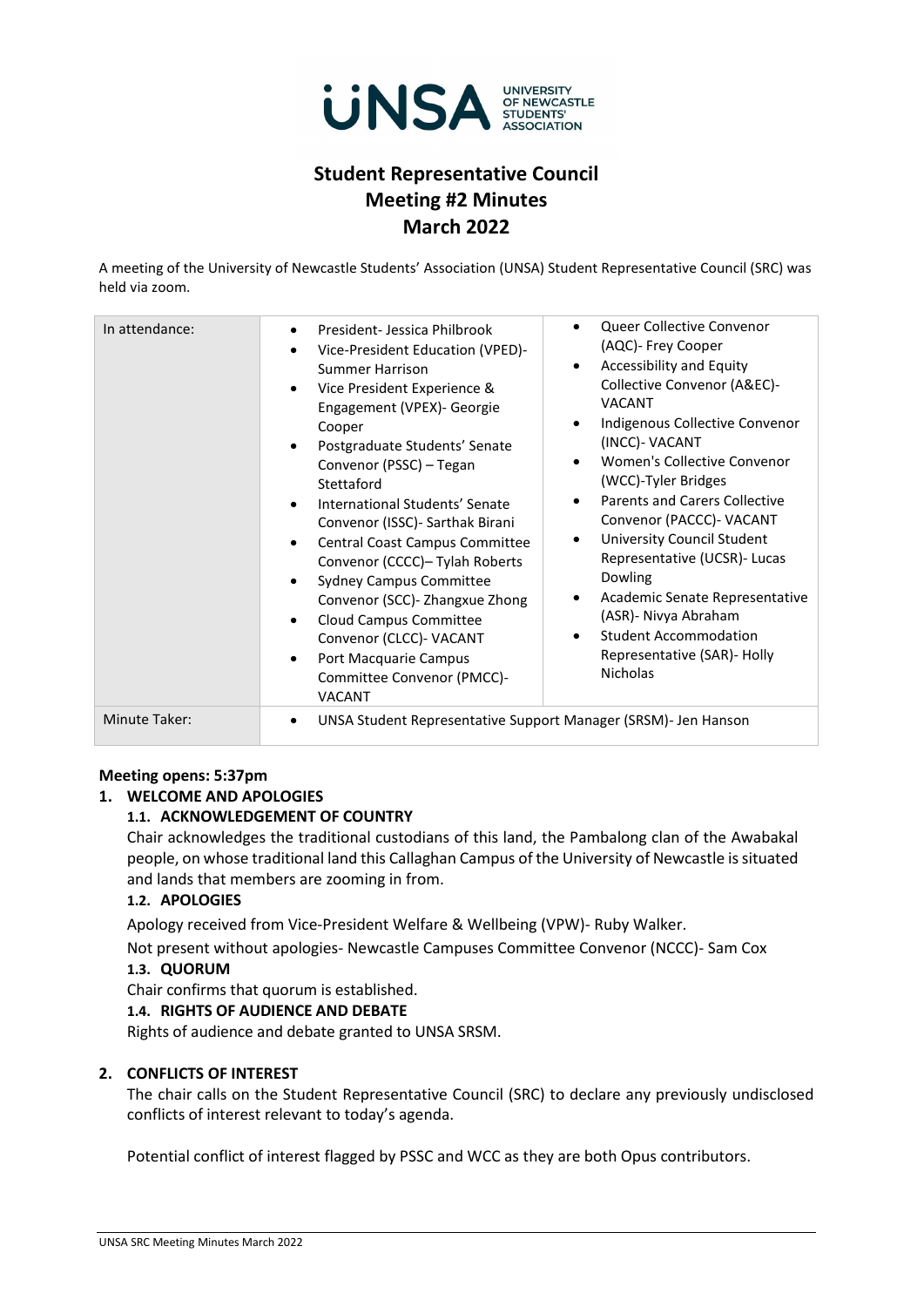

## **3. CONFIRMATION OF MINUTES FROM THE PREVIOUS MEETING**

Motion: Confirmation of previous minutes. Moved by: Chair Seconded by: VPEx In favour: 10 Opposed: 0 Abstain: ASR and SAR. Motion carried.

## **4. ACTION ITEMS FROM THE PREVIOUS MEETING**

| <b>ACTIONS JUNE SRC MEETING</b>                                                              | <b>ASSIGNED TO</b> | <b>STATUS</b>                 |
|----------------------------------------------------------------------------------------------|--------------------|-------------------------------|
| Draft SRC Flying Minutes Policy.                                                             | GM, SRSM.          | In progress                   |
| Create risk assessments procedure for SRC funding proposal<br>events.                        | GM, SRSM           | In progress                   |
| Continue researching self-defence class quotes to bring to the 2021 VPW<br>next SRC meeting. |                    | On hold, covid-<br>dependent. |

| <b>ACTIONS FROM DECEMBER MEETING</b>                            | <b>ASSIGNED TO</b> | <b>STATUS</b>      |
|-----------------------------------------------------------------|--------------------|--------------------|
| Purchase 3 wobble chairs.                                       | <b>GM</b>          | On hold until UNSA |
|                                                                 |                    | Sensory Room is    |
|                                                                 |                    | complete.          |
| <b>Room Hire Fees For Clubs And Societies:</b>                  |                    |                    |
| Collaborate on a letter and PowerPoint to present to the        | 2021 VPEx and      | In progress?       |
| University Campus Activation Committee in 2022.                 | <b>2021 UCSR</b>   |                    |
| Request this item be put on the agenda for the first 2022       | GM                 | Complete, on hold  |
| Campus Activation meeting.                                      |                    | until letter and   |
| GM to allocate hours for the UNSA assistant skilled in graphic  | GM                 | PowerPoint are     |
| design to finalise PowerPoint slides.                           |                    | finalised.         |
| Rosella Street Buy/Swap/Sell platform                           |                    |                    |
| Reach out to the University IT department to unblock Rosella    | OE&EO              | In progress        |
| Street from the firewall settings so students can access the    |                    |                    |
| platform while on campus.                                       |                    |                    |
| Set up Rosella Street for UNSA and choose a name for the group. | OE&EO              | Complete           |

| <b>ACTIONS FROM FEBRUARY MEETING</b>                           | <b>ASSIGNED TO</b>    | <b>STATUS</b> |
|----------------------------------------------------------------|-----------------------|---------------|
| Move future meetings to SC408 due to technical difficulties in | <b>SRSM</b>           | Complete      |
| the UNSA zoom room.                                            |                       |               |
| Revamp templates for reports, agenda item and funding          | <b>SRSM</b> and Chair | In progress   |
| requests before next meeting (mid-March).                      |                       |               |
| VPEx and UCSR to meet with GM to discuss preparation for       | VPEx, UCSR, GM        | In progress   |
| second campus activation meeting of the year.                  |                       |               |
| Change action item to in progress                              | <b>SRSM</b>           |               |
| Collective Convenor and SAR Payments Proposal to be added to   | SRSM, Chair           | Complete      |
| the Board Agenda 23rd February.                                |                       |               |
| Forward any information from 2021 Welfare and Wellbeing        | Chair                 | In progress   |
| action items: picnic rugs, self-defence classes etc. to VPW    |                       |               |
| IWD:                                                           |                       |               |
| Set up meeting around availabilities of WoCo Conv and VPW.     | <b>SRSM</b>           | Complete      |
| VPEd, ISSC, NCCC, PSSC are interested in volunteering at       |                       |               |
| events/activities on the day.                                  |                       |               |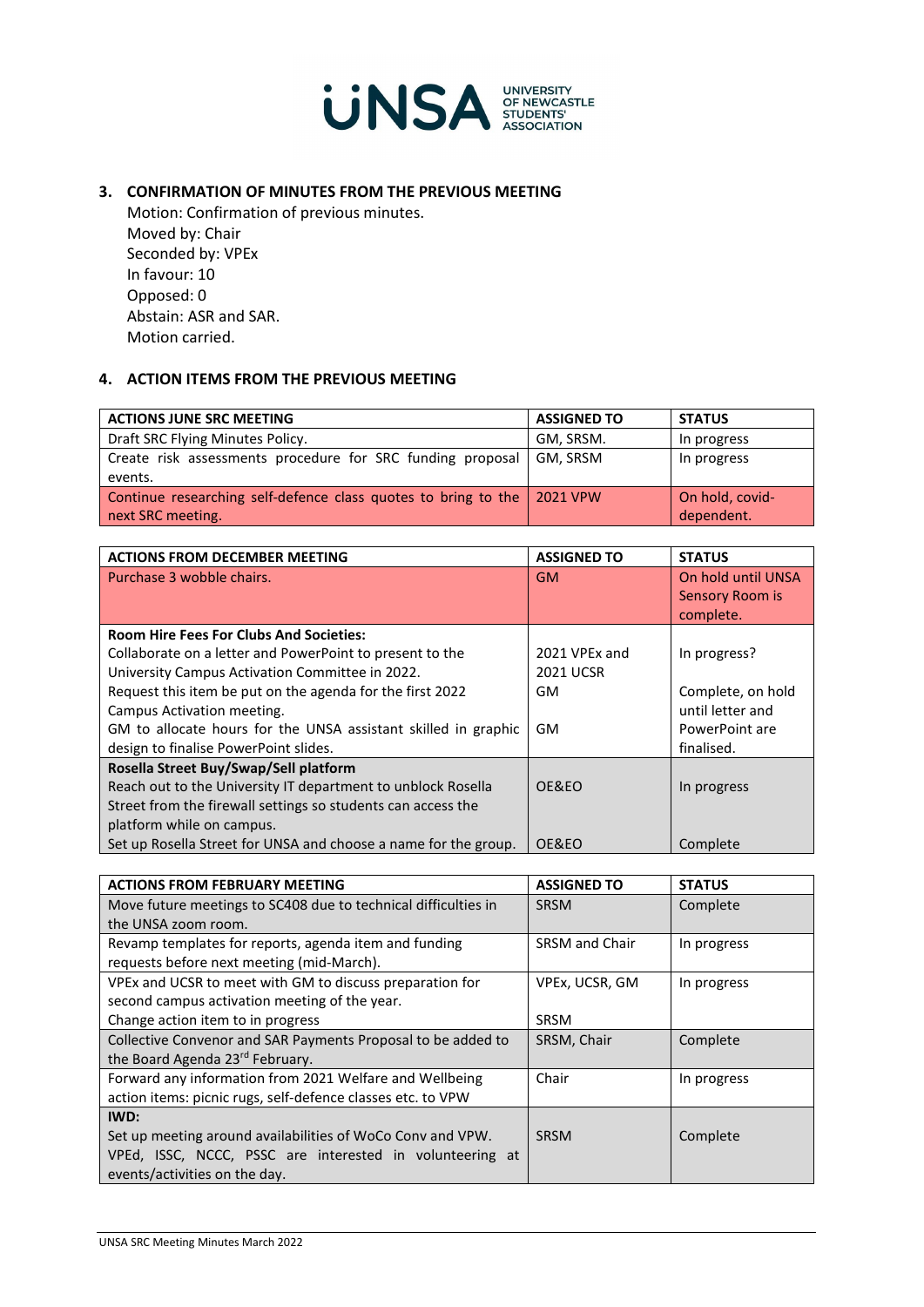

| VPW, WoCo Conv, VPEd, ISSC, NCCC, and PSSC volunteer for              |                      |             |
|-----------------------------------------------------------------------|----------------------|-------------|
| working group.                                                        |                      |             |
| Holi:                                                                 |                      |             |
| Set up a doodle poll to coordinate shifts from those who are          | <b>SRSM</b>          | Cancelled   |
| interested in Holi Festival.                                          |                      |             |
| <b>Harmony Day:</b>                                                   |                      |             |
| Set up a doodle poll to coordinate shifts from those who are          | SRSM, VPEd           | Complete    |
| interested in Harmony Day.                                            |                      |             |
| Look over committee/senate TOR and record any edits or changes        | All                  | Complete    |
| within 2 weeks. Due end of week 2: Friday 4 <sup>th</sup> March 2022. |                      |             |
| <b>SRC Vacancies:</b>                                                 |                      |             |
| Notify SRC when EOIs open for each role.                              | <b>SRSM</b>          | In progress |
| Spread the word on vacancies to interested students.                  | All                  |             |
| <b>Student Musician Directory on the UNSA Website</b>                 |                      |             |
| Speak to UNSA GM about the viability of this idea. Then reach out     | <b>UCSR and VPEx</b> | In progress |
| to clubs about what support could be provided by UNSA or the          |                      |             |
| university. Bring feedback to next SRC meeting.                       |                      |             |
| Share UNSA's draft strategic plan with SRC. President's letter and    | <b>SRSM</b>          | In progress |
| Acknowledgement of Country to be added this year.                     |                      |             |

Chair explains the action items portion of the meeting and asks if there are any questions or points of clarification. No questions from SRC.

#### **5. REPORTS & INTRODUCTIONS**

- **5.1. President not received.**
- **5.2. VP Education**
- **5.3. VP Experience and Engagement**
- **5.4. VP Welfare and Wellbeing**
- **5.5. Postgraduate Students' Senate Convenor**
- **5.6. International Students' Senate Convenor**
- **5.7. Newcastle Campuses Committee Convenor**
- **5.8. Central Coast Campus Committee Convenor**
- **5.9. Port Macquarie Campus Committee Convenor** VACANT
- **5.10. Sydney Campus Committee Convenor not received.**
- **5.11. Cloud Campus Committee Convenor** VACANT
- **5.12. Queer Collective Convenor**
- **5.13. Women's Collective Convenor**
- **5.14. Parents & Carers Collective Convenor** VACANT
- **5.15. Accessibility & Equity Collective Convenor** VACANT
- **5.16. Indigenous Collective Convenor** VACANT
- **5.17. Student Accommodation Representative** n/a
- **5.18. University Council Student Representative**
- **5.19. Academic Senate Student Representative** n/a

Chair states they will give an update via email later this week in lieu of a report. Chair invites SRC to introduce themselves, their pronouns, their role. SRC members introduce themselves.

Motion: To accept the reports Moved by: Chair Seconded by: PSSC In favour: 11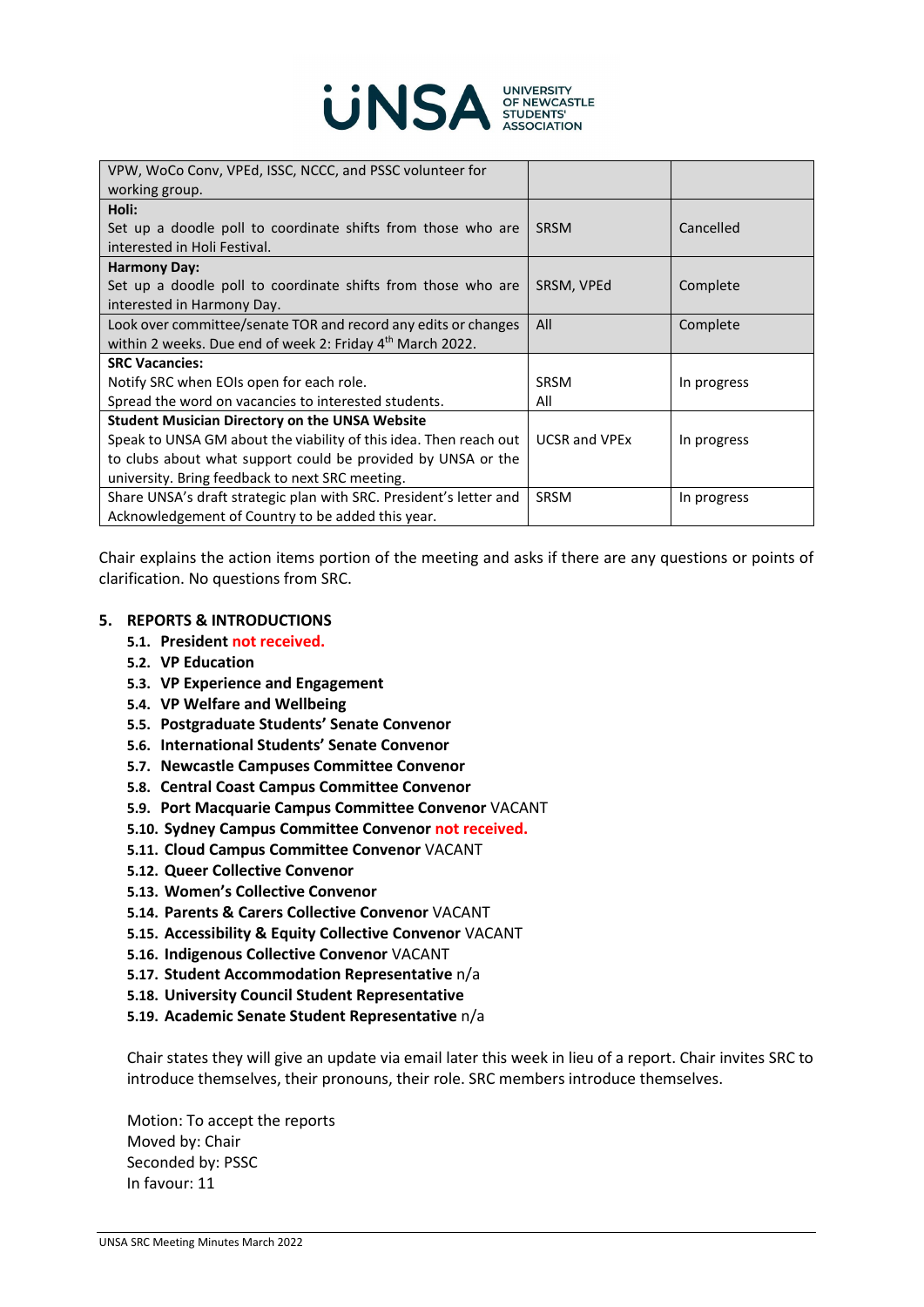

Opposed: 0 Abstain: SAR Motion carried

#### **6. GENERAL BUSINESS & FUNDING REQUESTS**

#### **6.1. Food Options on Campus**

QCC explains the issue surrounding lack of food options on campus, including lack of options for those with dietary requirements and limited hours of operation. For example, the noodle restaurant and cafes in the Brennan Room, Shortland Hub are all closed now without warning. Last year retailers in the Hunter Building (Aroma, Boost Juice etc.) all closed too. This semester most retailers close at 2pm. Very little options for vegan, gluten free and vegetarian people.

PSSC adds that this is also a huge problem at Ourimbah. CCCC agrees that this is a common issue at multiple campuses. CCCC adds that Ourimbah is down to just one café since the Library café is currently closed). Library café has been closed since semester started and there was no communications or warning about this for students. The sole café on campus gets very busy at lunch time as it is shared between TAFE, UON, and Community College students plus staff. Like Callaghan retailers, the café at Ourimbah campus also closes around 2pm.

UCSR states that the best avenue to address this problem would be to raise it with NUservices. VPEx states they will bring this to the next NUservices board meeting.

#### **6.2. 2022 Pride Week**

QCC gives a background on Pride Week, organised annually by the QC and held in late August. QC is hoping for an in-person Pride Week after two years of remote Pride Weeks. QC would like to begin forming the Pride Week working group soon (after mid-semester break) for those who are interested. QCC is especially hoping for ideas from SRC surrounding Pride Week activities at campus locations besides Callaghan.

#### **6.3. International Students Meet Up Event.**

ISSC is hoping to organise casual get together (like Our Shout) for international students, specifically those who have moved to Australia at the end of last year or beginning of this year. SRSM advises that it may be easier to run this event with an activity to go along with it such as trivia or bingo. Members discuss the idea and agree that the event would be a great idea to unite international students in person. Members suggest adjusting the proposal to open the event to all international students, not just new international students. Members agree it would be nice for old/new students to mingle and to have a bigger crowd.

ISSC gathered quotes for catering. SRSM to assist ISSC in liaising with BOTH to explore catering options the venue is happy with.

Motion in principle: SRC to endorse the international students meet up event to be held in week 8 or 9. Moved by: ISSC Seconded: Chair In favour: 12 Motion in principle carried.

#### **6.4. UNSA TikTok Account**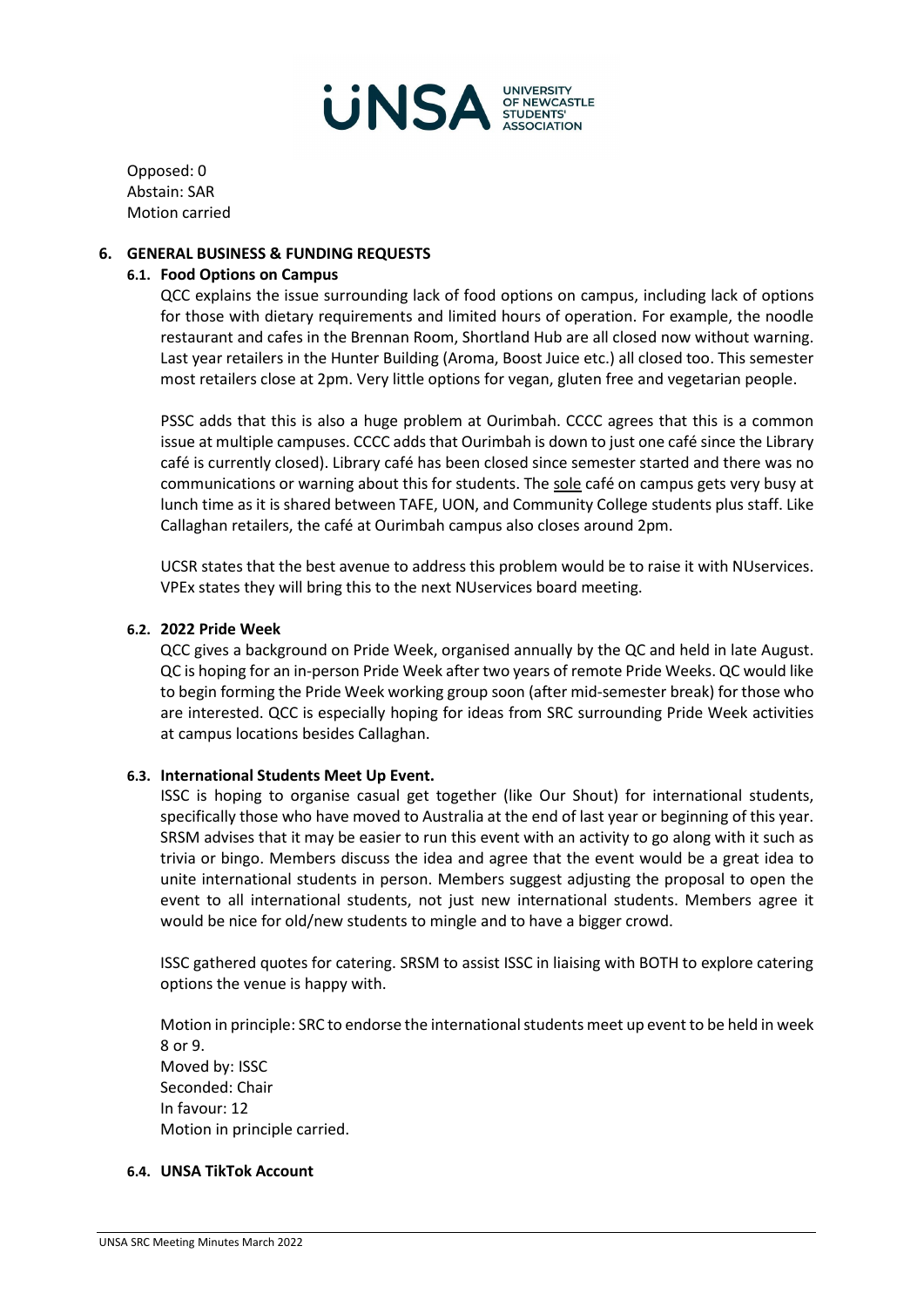

VPEd explains the proposal for UNSA to create a TikTok account. VPEd lists many benefits of the additional communication channel including better promotion for UNSA services and the ability to better showcase UNSA events. It is also the social platform of choice for most students, as almost 50% of students use TikTok. This could be a shared channel with up to 5 people logged in to the account at once.

Members discuss pros and cons of an UNSA TikTok account. First there is the issue of privacy. UNSA would have to ask students if they are comfortable with being included in content. WCC also raises concern over staff/SRC having capacity to deliver on this idea. UNSA staff are probably not equipped to put much time towards this now. VPEd suggests SRC members create videos on a timeline that works for them e.g., once per month or every 2 weeks. WCC suggests waiting to enact this proposal until semester 2. This will allow UNSA to give more thought and planning to the idea and ensure staff/SRC have enough capacity.

Chair suggests the next step before launch would be to create a committee/working group. This body would then create a policy/procedure document outlining how the content will be produced, who has access to the account, and how security/privacy will be dealt with. Working group membership to include: VPEd, WCC, SRSM, VPEx and Opus Editor (TBC). Chair offers to advise on policy and approvals procedure.

6:28pm ASR leaves meeting. 11 people in the meeting.

Motion in principle: To approve UNSA creating a TikTok account for launch in Sem 2. Moved by: VPEd Seconded by: WCCC In Favour: 11 Motion carried in principle.

#### **6.5. Access to University Software on student computers**

NCCC is not present to speak to the item. Chair invites SRC to voice any comments, otherwise it will be tabled for the next meeting.

WCC agrees that this does have an impact on Coms degrees. CCCC agrees that it is hard to find where/how to download software from the university website. PSSC explains that the extra cost comes from expensive software (such as SPSS) and the university will not pay for individual students to access it from their personal computers. Additionally, the software takes up a considerable amount of space which is likely another reason why it is not available on personal computers. This is even the case for PhD students with university laptops.

Chair suggests SRC note this proposal, and for each member to further investigate with their cohort. This item will be tabled for the next meeting when NCCC is present. VPEx also suggests NCCC have a conversation with IT to investigate the scope of this proposal to see what is possible.

#### **6.6. Student Feedback Channels**

VPEx explains their proposal on student feedback channels. This has been something that VPEx has been thinking about since last year's student consultation sessions on the university restructure. This is an item to commence discussions broadly. VPEx would like to explore solutions from SRC members on how to approach this without opening the flood gates to feedback and discussions that are not effective or constructive.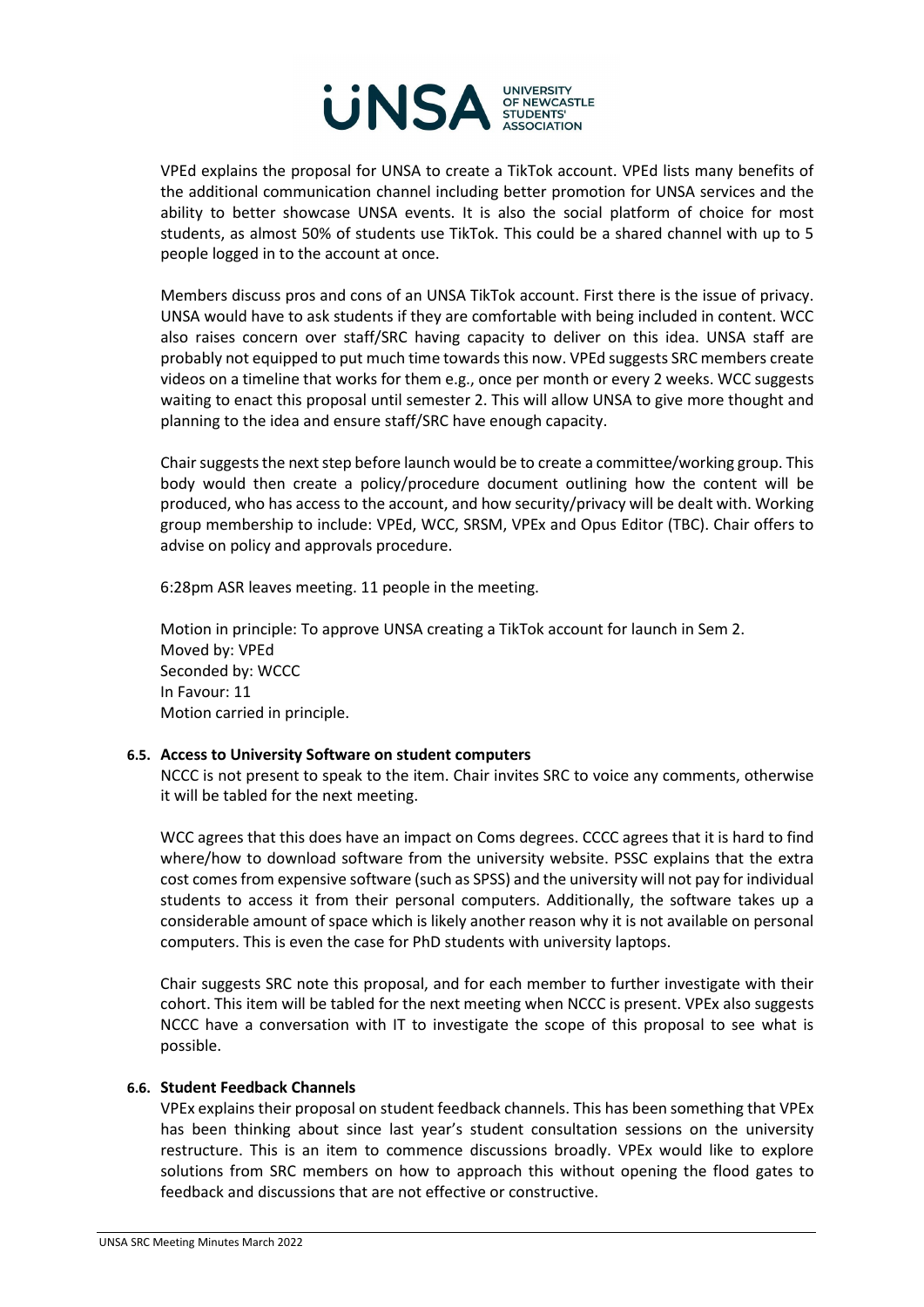

UCSR supports the idea of the online form if it requires student number/name (although this would prevent anonymous feedback). Chair agrees that this is a really good idea, and it possibly could be a good way to 'soft-launch' student feedback channels. Members also discuss whether to have another form for students to book appointments with SRC to have drop-in sessions e.g., "*Morning Tea with your SRCs*". For context, last year there was a lot of interest from the College of Human and Social Futures to connect with students in sessions facilitated by UNSA. Assisting the College in facilitating future student feedback sessions could be an effective way to explore student feedback channels more broadly and help the university develop their own. Chair suggests soft-launching student feedback channels for now, consisting of an online form and scheduled drop-in sessions. Pending the success of the soft launch, UNSA could then explore collaboration with the colleges and schools to facilitate a student feedback session once per semester or once per year.

WCCC would like to have the option for anonymous feedback. Chair suggests this is possible however UNSA will have to make it clear to students that if they send through anonymous feedback, UNSA cannot provide them with a response or a meeting. If students would like a meeting, then they will need to include their contact details.

VPEx and Chair agree to work on action items for student feedback channels. These include fleshing out an online form for UNSA website, exploring ideas/avenues for contacting Colleges to facilitate student feedback sessions (if desired) and preparing a proposal to the SRC regarding drop-in student feedback sessions.

#### **6.7. Tertiary Blood Challenge**

VPEx gives an overview of the Tertiary Blood Challenge. This event is run by Red Cross Lifeblood each year. *In the Know* student newsletter had a little advertisement about this. VPEx would like us to get involved with this/promote this event to students (Red Cross Lifeblood and Tertiary Blood Challenge). VPEx asks SAR if this has been pushed to student residents? SAR answers that there was a small window for residents to get involved, and it was incentivised by the Residential Colleges to earn points towards a prize (like a house challenge).

To address accessibility, VPEx explains that there is a mobile blood drive bus that can travel to the university campus. There is also a courtesy bus that we could investigate to pick up/drop off those who are interested. CCCC: would be great to organise the bus to come to Ourimbah too. PSSC adds it would be good to incorporate Gosford Campus as well. WCCC: could UNSA provide a prize that students could go into a draw to win if they donate? SRSM answers that UNSA could potentially provide a food voucher or free coffee voucher TBC.

Motion in principle: SRC to support promotion of, and incentivise involvement in, student blood donation drive. Moved by: VPEx Seconded: CCCC In Favour: 11 Motion in principle carried.

#### **6.8. Ukraine/Lismore Fundraisers**

VPEx gives background on an idea to create a student event to raise funds for disasters in Ukraine and Lismore. Student Central staff reached out to UNSA and VPEx to gauge interest in organising a Ukraine fundraiser. VPEx spoke with VPW who suggested a more local cause, the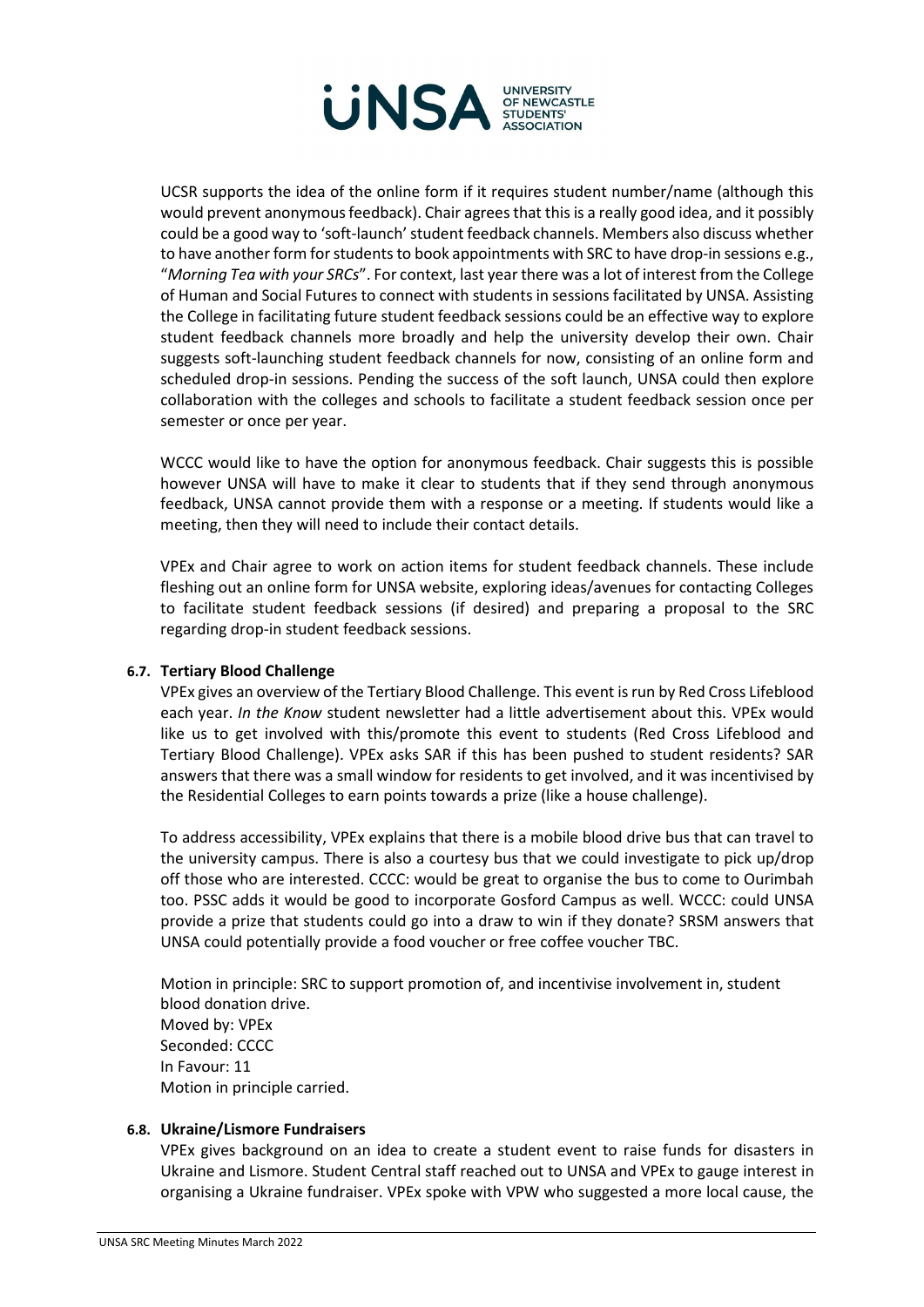

recent Lismore floods. VPW suggested that local charities may be a better way to make a difference closer to home in Australia. VPEx would need to investigate reputable charitable organisations to reach out to for potential partnership. Members suggest potential partnership with UON musos for a charity gig. VPEd adds that UON Vinnies club is coordinating a clothing drive which UNSA could also contribute to.

Moving forward VPEx will reach back out to Student Central to see what the next steps would be in coordinating a fundraiser gig and what they would need from UNSA/the SRC to execute. VPEd to provide contact details for Vinnies Club to VPEx to contact.

### **6.9. National Student Safety Survey (NSSS)**

Uni Newcastle NSSS results are in the folder. Chair will be having a discussion for SRC members on Friday. This will be the beginning of many conversations (and it is an evolving situation) but UNSA needs to coordinate a response and ensure this is disseminated out to students. This meeting is very optional. This item is only to briefly touch on it now, with a more in-depth discussion on Friday for those who are willing and available.

WCCC adds that members should not feel the need to read these documents at all as they can be quite triggering. If you need to take a break or step away from reading these, there is no shame. WCCC reminds members that there are supports available to through the EAP (includes 6 free, confidential sessions), in addition to University Counselling and Campus Care. WCCC states if you need to speak to someone, you can speak to them.

Chair informs members that the university is putting on a forum Thursday  $31^{st}$  March at 5pm for students to attend in person or on zoom. The university will also have a second forum after mid-semester break. Chair states they will be putting together a specific package of university supports available after the forum.

#### **7. MATTERS FOR NOTING**

#### **7.1. SRC Opus Contributions**

VPEx gives an overview of expected SRC Opus contributions.

**7.2. Update on SRC vacancies:**  SRSM welcomes the two new SRC members, SAR and ASR. SRSM gives an update on remaining vacancies: P&CCC, ICC, A&ECC, PMCC, CLCC.

## **7.3. Update on Collectives recruitment and Convenor elections**

SRSM outlines the process underway for recruiting and electing Collective Convenors.

## **7.4. UNSA X LoveHoney Sponsorship Proposal**

SRSM gives an overview of the potential sponsorship with LoveHoney for SHAG Week. More details will be shared when available.

#### **7.5. VPW Items for noting**

- **7.5.1.** Therapy dogs why it would be beneficial, pricing, ask SRC on what they think and steps I can take to gauge student interest further.
- **7.5.2.** Environment collective why we should have, what it would do, potential it would have steps I can take to see how it would operate how keen students are.
- **7.5.3.** Getting involved with community groups discuss giving support to community group actions and campaigns, chance to meet with head of hunter workers alliance and may day rally chance to support.

Since VPW was an apology, the above items will be tabled until next meeting.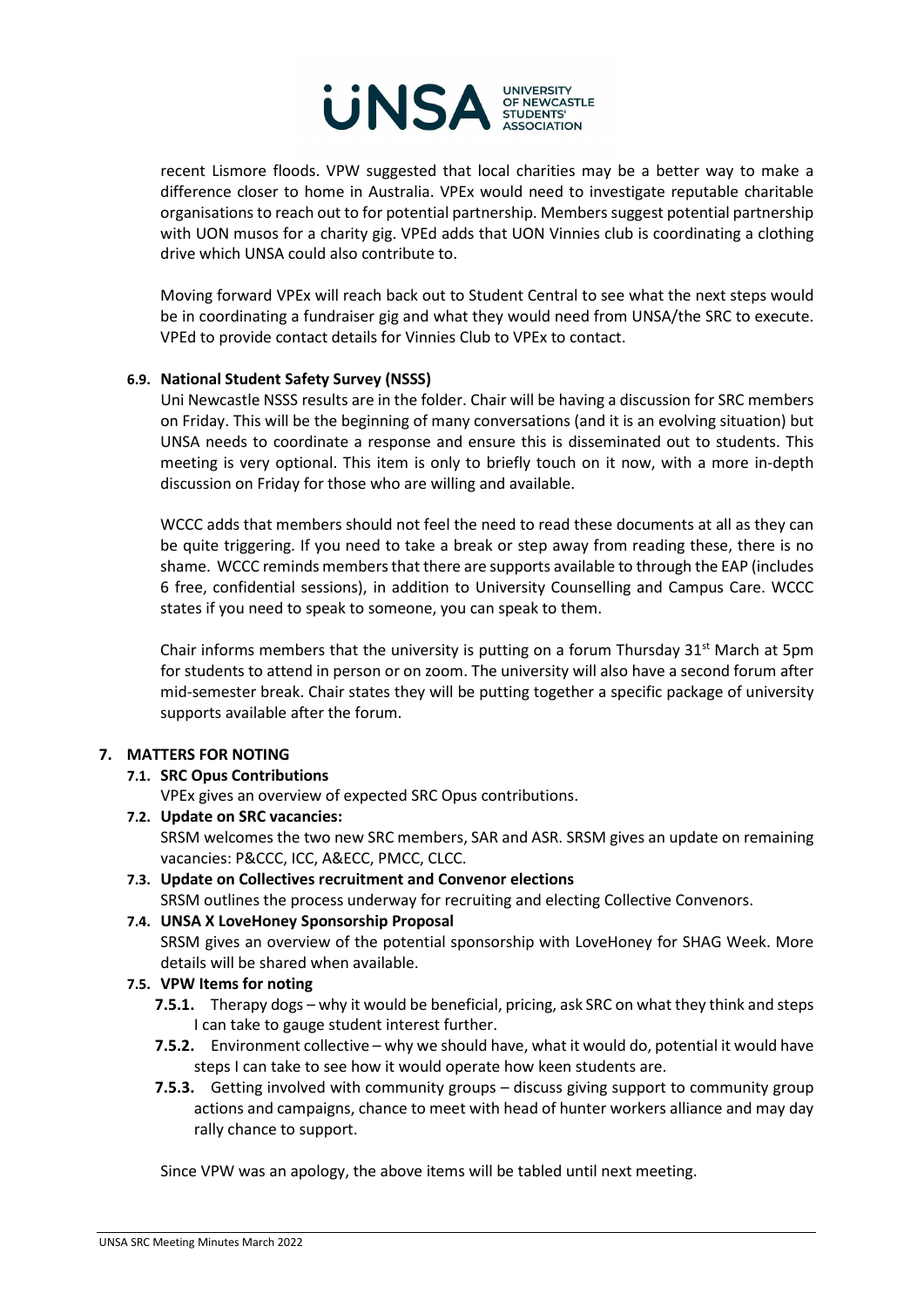

#### **7.6. City Campus Free Lunch**

SRSM is looking for 2-3 Volunteers for each City Campus Free lunch. SRSM will send these out as a doodle poll for SRC to input availabilities.

City Campus Free Lunch Dates Sem 1 2022

| Week    | Date                            | <b>SRC Volunteers</b> |
|---------|---------------------------------|-----------------------|
| Week 5  | Thursday 24 <sup>th</sup> March | SAR, VPEx             |
| Week 7  | Thursday 7 <sup>th</sup> April  |                       |
| Week 9  | Thursday 5 <sup>th</sup> May    |                       |
| Week 11 | Thursday 19th May               |                       |
| Week 12 | Thursday 26 <sup>th</sup> May   |                       |
| Week 13 | Thursday 2 <sup>nd</sup> June   |                       |

## **7.7. Upcoming Events:**

**7.7.1. SHAG Week: Monday 9th-Friday 13th May**

### 7.7.2. Clubs Week: Monday 16<sup>th</sup>-20<sup>th</sup> May (note CHANGE OF DATE from UNSA Calendar).

**7.8. Any questions or reminders.**

### **8. MEETING FINALISATION**

#### **8.1. Review actions to be taken**

| <b>ACTION</b>                                                  | <b>ASSIGNED TO</b> | <b>STATUS</b> |
|----------------------------------------------------------------|--------------------|---------------|
| Food options on campus:                                        |                    |               |
| Speak with NUservices Board and GM about the limited           | <b>VPEx</b>        |               |
| food options available on campuses (Callaghan and              |                    |               |
| Ourimbah). Explore options regarding gf/vegan/vegetarian       |                    |               |
| options and potential extension of trading hours. Also         |                    |               |
| request more communications to students regarding the          |                    |               |
| closure of food/bev venues on campus.                          |                    |               |
| Pride Week 2022:                                               |                    |               |
| Email QCC if interested in joining the Pride Week working      | All                |               |
| group. Send any ideas or suggestions to QC. Specifically,      |                    |               |
| ideas for PRIDE celebrations on campuses besides               |                    |               |
| Callaghan.                                                     |                    |               |
| Form the working group after mid-semester break.               | QCC                |               |
| <b>International Students Meet Up Event</b>                    |                    |               |
| Edit the funding proposal and event approval form to invite    | <b>ISSC</b>        |               |
| all international students to attend, add the incorporation of |                    |               |
| an activity e.g., trivia or bingo and amend date to week 8 or  |                    |               |
| 9 to allow more time for planning.                             |                    |               |
| <b>UNSA TikTok Account:</b>                                    |                    |               |
| Form TikTok Committee/working group consisting of VPEd,        | VPEd               |               |
| WCC, SRSM, VPEx, and Opus Editor. Chair to help review         |                    |               |
| policy and approvals.                                          |                    |               |
| Ask Opus Editor if they would be interested in sitting on the  |                    |               |
| committee/working group.                                       | <b>SRSM</b>        |               |
| <b>Access to University Software on Personal Computers:</b>    |                    |               |
| Further investigate this issue with individual cohort.         | All                |               |
| Tabled for the next SRC meeting when NCCC is present.          | <b>SRSM</b>        |               |
| Contact IT to investigate the scope of this proposal to see    | <b>NCCC</b>        |               |
| what is possible.                                              |                    |               |
| <b>Student Feedback Channels:</b>                              |                    |               |
|                                                                |                    |               |